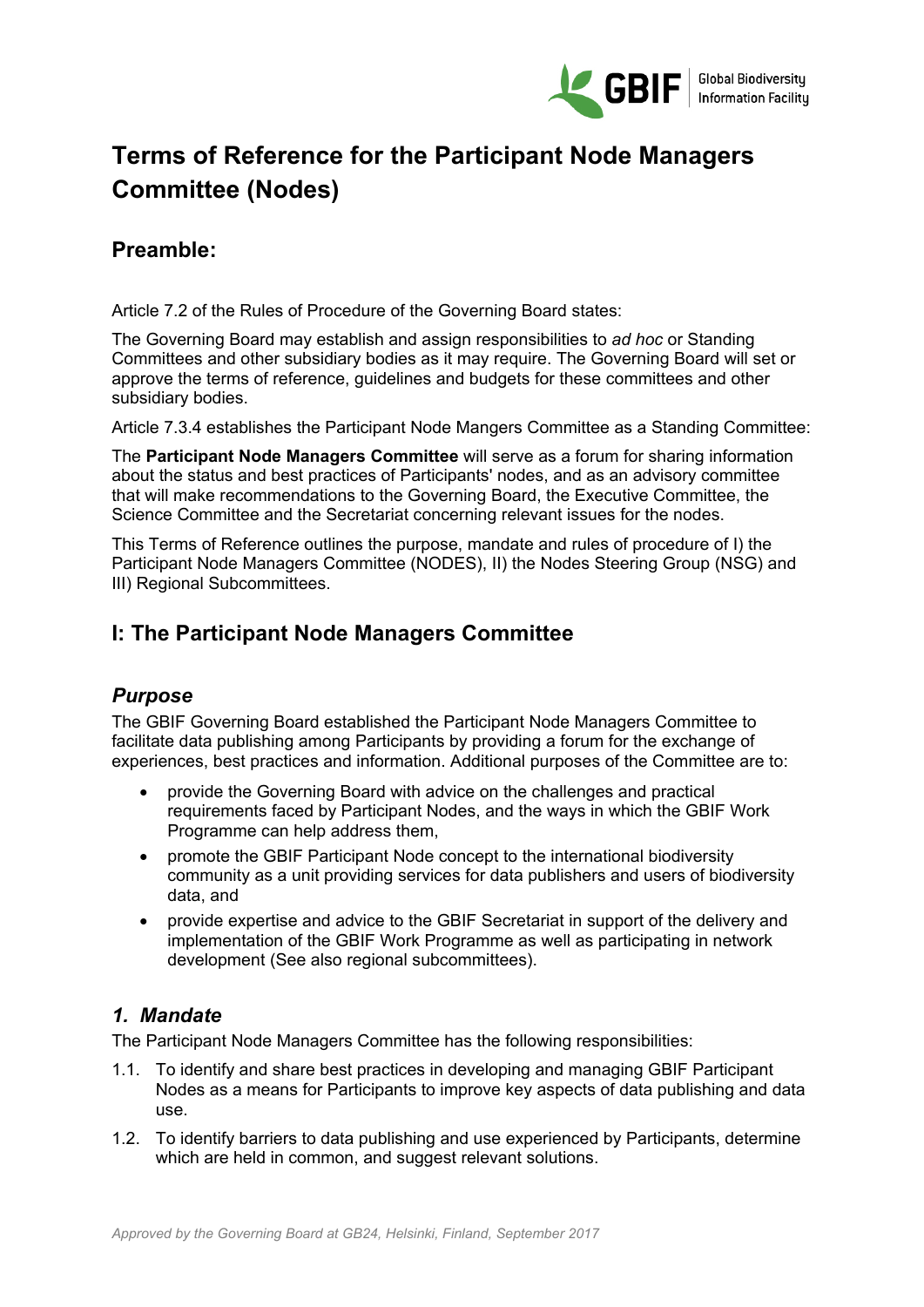

- 1.3. To explore, create and promote a range of different models for organising and achieving data publishing and use among Participants.
- 1.4. To encourage Participants to use their expertise to help each other directly in developing their Participant Nodes through exchange of knowledge, informal partnerships, or longer term interactions.
- 1.5. To communicate the Nodes' requirements to the Science Committee and Secretariat for the development of GBIF standards and data-publishing technology (publishing software, portals, search mechanisms, tools etc.) based on demand from data publishers and users at the Participant level.
- 1.6. To help test and refine through feedback new versions of standards and datapublishing technology (publishing software, portals, search mechanisms, tools, etc.).
- 1.7. To create regular overviews and analyses of data publishing and Participant Node development for the Governing Board, in order to help inform assessments of progress and to inform planning.
- 1.8. To identify the priority needs of the Participant Nodes that are best addressed through the GBIF Work Programme, and where activity in individual Nodes can offer work that helps achieve the goals set out in the Work Programme for data publishing and service improvement.
- 1.9. To make recommendations that contribute to the setting of longer-term strategic directions for the GBIF Work Programme.
- 1.10. To help observers and new Participants understand and achieve benefits available from publishing data via GBIF and establishing a Node.

#### *2. Members*

- 2.1. Each Participant is entitled to have **one** representative on the Committee.
	- 2.1.1. Each Participant will keep the Committee Chair and the Secretariat informed of the name and contact details of its representative.
- 2.2. The Chair and the two Vice-Chairs of the Nodes Committee are elected by the Governing Board according to Article 7.4 of the Rules of Procedure.
	- 2.2.1. It is required that nominations for the Chair and the Vice-Chairs positions are drawn from members of the Nodes Committee and recommended that they are people directly involved with active Nodes.

## *3. Rules of Procedure*

- 3.1. Meetings
	- 3.1.1. The Committee will normally meet at least once every second a year (The Global Nodes Meeting).
	- 3.1.2. Wherever feasible the meetings of the Committee will be organised back to back with the annual Governing Board meeting.
	- 3.1.3. Meetings will be planned at least three and ideally six months in advance to establish agendas and to allow members to prepare materials for presentation and exchange of experiences.
	- 3.1.4. Meetings may also be planned to coincide with GBIF training or other relevant activities.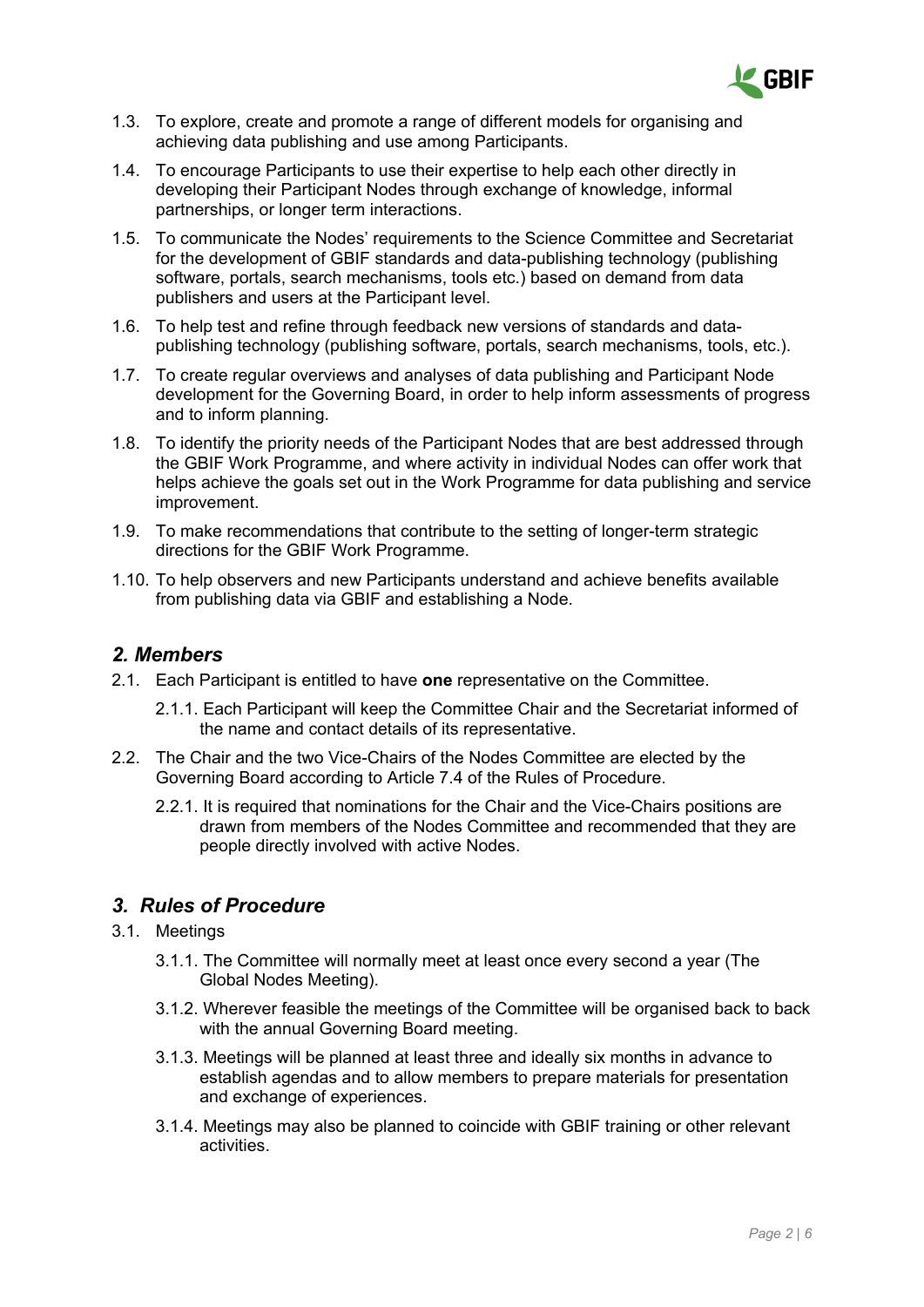

- 3.1.5. In general, additional attendees (Nodes staff members etc.) from Participants are welcome to attend Participant Nodes Committee meetings, but these additional attendees should receive prior approval from the Chair as there may be constraints on meeting capacity.
- 3.1.6.In order to transact business, a quorum for the Nodes Committee must be present. A quorum for a Nodes Committee meeting is defined as a total attendance constituted by at least 50% of the Voting Participants, coming from at least two-thirds of regions, plus either the Chair or one of the Vice-Chairs, and some representation from other associated countries and organisations.
- 3.2 The Chair will dispatch a draft agenda with documents for the meeting of the Participant Node Managers Committee no later than one week before an agreed meeting date.
- 3.3. Ad hoc working groups.
	- 3.3.1. If necessary, the Committee may develop ad hoc working groups, as long as there are no cost implications for the GBIF core budget.
	- 3.3.2 If the Committee wishes to establish an ad hoc working group whose activities will have cost implications for the GBIF core budget, it may make a petition, including a statement of the rationale for the group and its projected costs, to the Executive Secretary to provide the funding for the group. The group cannot start its work until it receives such approval.
- 3.4. The Committee will strive to work by consensus in drafting its advice and recommendations.
- 3.5. Records
	- 3.5.1 The Secretariat will keep a record of each meeting of the Participant Node Managers Committee and will circulate the record to the Committee members shortly after the meeting.
	- 3.5.2 The Secretariat will keep an electronic library of relevant documents and presentations for the benefit of committee members.
- 3.6. The Chair will provide a report on the Committee's activities and recommendations at each Governing Board meeting. The Chair may also send additional reports to the Governing Board when appropriate.
- 3.7. Costs of participation by Committee members
	- 3.7.1. Whenever feasible, it is recommended that Node Managers be included in Participant delegations to the Governing Board meetings.
	- 3.7.2. Members of the Participant Node Managers Committee will cover their own travel and accommodation costs to attend meetings of the committee.
	- 3.7.3. Committee members from developing countries may apply to the GBIF Supplementary Fund for financial support to offset the costs of participating in Committee meetings.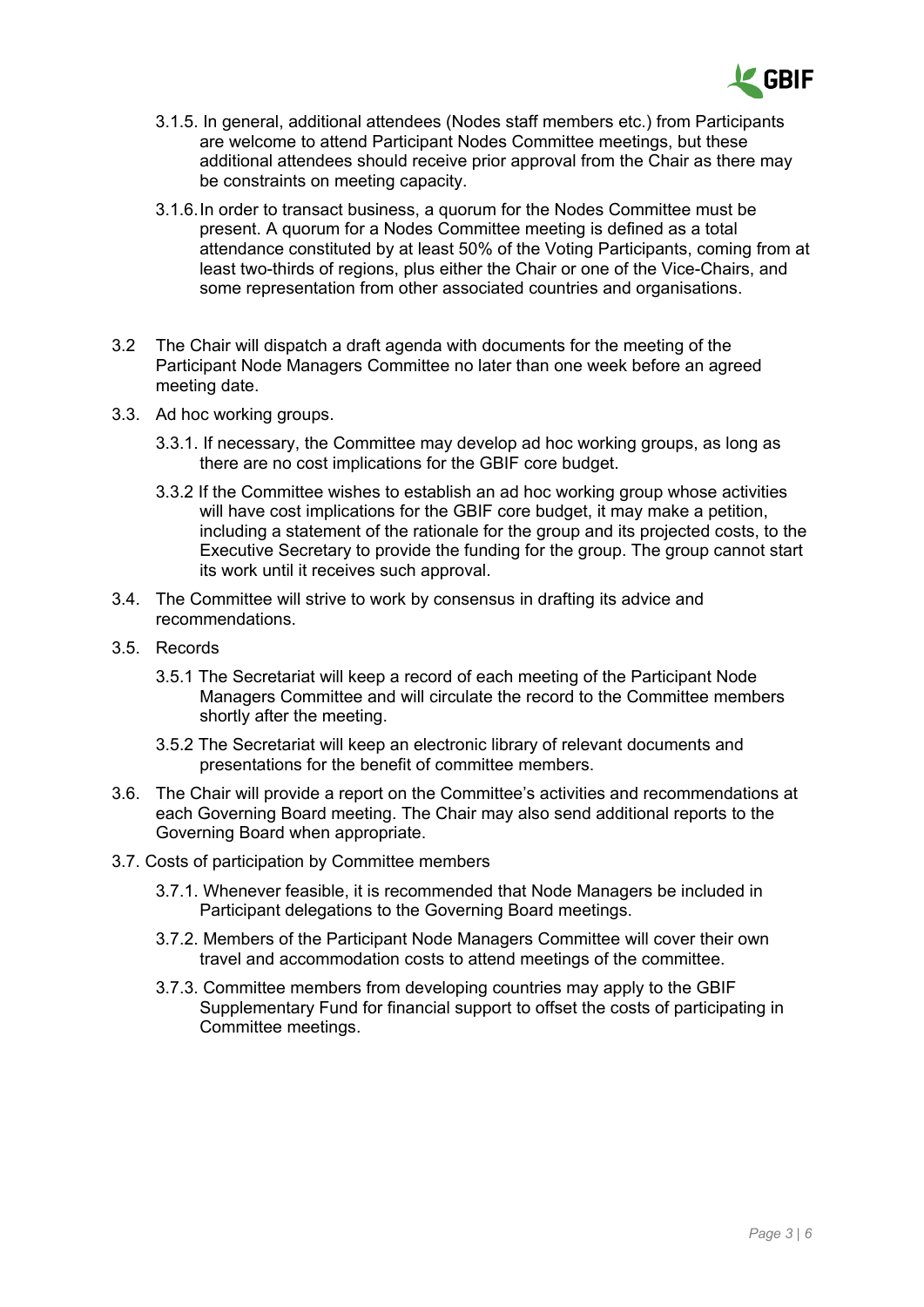

# **II: Terms of reference for the Nodes Steering Group (NSG)**

A small Nodes Steering Group has been established to ensure an effective planning and execution of the mandate of the Participant Node Managers Committee and to act as an interface between the Nodes and other parts of the GBIF Governance.

#### *1. Composition*

The NSG comprises the Nodes Committee Chair and Vice Chairs, and all Regional Representatives (see Section III). The Chair and the Vice Chairs of the Nodes Committee are the Chair and Vice-Chairs of the NSG. In order to transact business, a quorum of the Nodes Steering Group must be present. A quorum for a Nodes Steering Group meeting is defined as at least 50 per cent of regional Nodes representatives, or their deputies, plus either the Chair or one of the Vice-chairs.

## *2. Mandate*

The Nodes Steering Group (NSG) has the following responsibilities:

- Formulate specific recommendations to the relevant GBIF bodies (the Executive- and the Science Committee, the GBIF Secretariat, and the Nodes Committee themselves) based on the feedback provided by Participant Nodes individually or collectively - including priorities, needs, solutions, opportunities, suggestions.
- Provide advice on the GBIF Work Programme to ensure it addresses effectively the priorities identified by Participant Nodes, and that Participant Nodes are actively involved in its planning and implementation.
- Establish working/steering groups to be responsible for executing specific Nodes related parts of the Work Programme, in consultation with the Secretariat.
- Communicate to the Nodes Committee members any recommendations or relevant information from other GBIF bodies and groups.
- NSG strives for consensus on decisions, and in principle all NSG members will be heard in decision-making.
- 2.1. An annual meeting of the NSG will be scheduled as part of the GBIF mid-term committee meetings.
- 2.2. As for meetings and a record of meetings see Participant Node Managers Committee above (section 3.2 and 3.5).

## *3. Cost implications*

- 3.1. Whenever meetings of the Nodes Steering Group are held in conjunction with the annual Governing Board meeting and related events, the travel, hotel and per diem costs are to be paid by the Participant from which the group member's comes.
- 3.2. Whenever NSG meets intersessionally, the group members' costs for participating in these meetings will be covered by the Secretariat.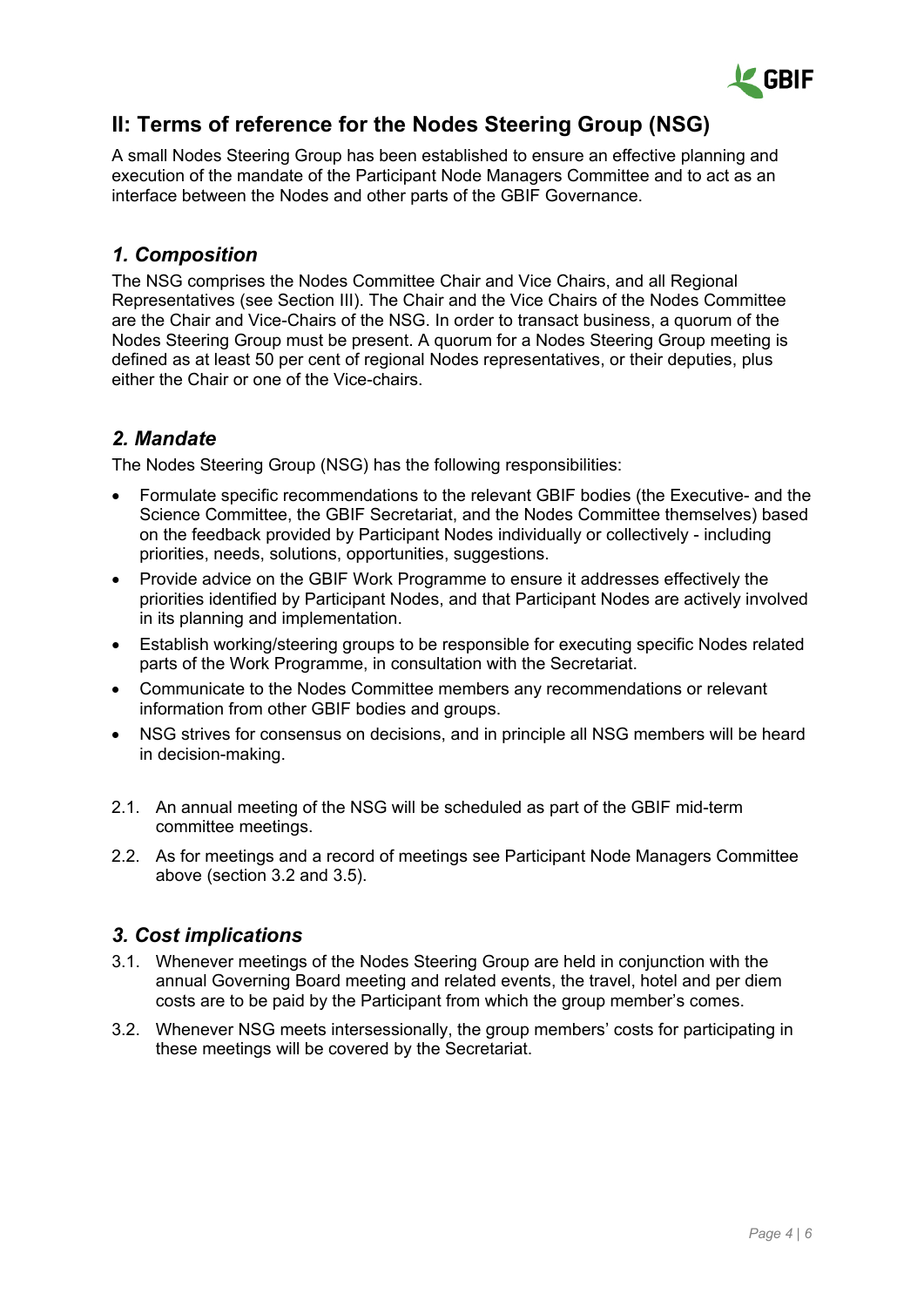

# **III: Terms of reference of the Regional Sub-committees**

The Participant Node Managers Committee shall establish Regional Sub-committees to encourage and strengthen regional collaboration and information exchange among Participants.

## *1. Regions*

The composition and names of the regions shall be determined by the Participant Node Managers Committee, and may be adjusted according to circumstances based on the recommendation of the Nodes Steering Group,

#### *2. Mandate*

The Regional Sub-committees have the following responsibilities:

- Serve as a platform for communication, coordination and collaboration among GBIF Participant Nodes at the regional level.
- Capture and compile feedback from Participant Nodes at the regional level on Work Programme priorities, needs, implementation plans and opportunities, among others.
- Present and discuss regionally compiled feedback with the Nodes Steering Group, as well as any other issues raised by Nodes as part of their regional interactions.
- Play a pivotal role in promoting and facilitating regional collaboration and capacity building.
- Appoint a Regional Representative, and deputy, to the Nodes Steering Group preferably from among its Voting Participant members.
- 2.1. Only Node Managers as official members of the Nodes Committee are eligible to be appointed as Regional Representatives or their deputies.
- 2.2. Regional Representatives, and their deputy, to the Nodes Steering Group are appointed for an initial two-year period, extendable for a further two years.
- 2.3. Each Regional Sub-committee elects its Regional Representative and deputy according to a recommended process set forward in the operational guidelines by the NSG

#### *3. Members of the Regional Subcommittees*

- 3.1. Each Regional Subcommittee is composed of all Participant Node Managers from the respective regions as defined in the process described at III (1).
- 3.2. For Participant Node Managers from Associate Participant Organizations, membership of a Regional Subcommittee will be determined by a) the geographic focus of activities of the Participant, b) the headquarters of the organization and/or c) the self-identification of the Node Manager with a particular region. Membership of a regional subcommittee is not obligatory for Associate Participant Organizations.
- 3.3. Participant Node Managers Committee members can request the GBIF Secretariat and the Nodes Committee Chair to assign them to an alternative Regional Subcommittee. Any such change shall be approved by the Nodes Steering Group.
- 3.4. Participant Node Managers Committee members can also request to be involved as observers in other Regional Subcommittees than that of their primary affiliation. Such requests should be submitted to the relevant Regional Representative(s) and the Nodes Committee Chair with copy to the GBIF Secretariat .